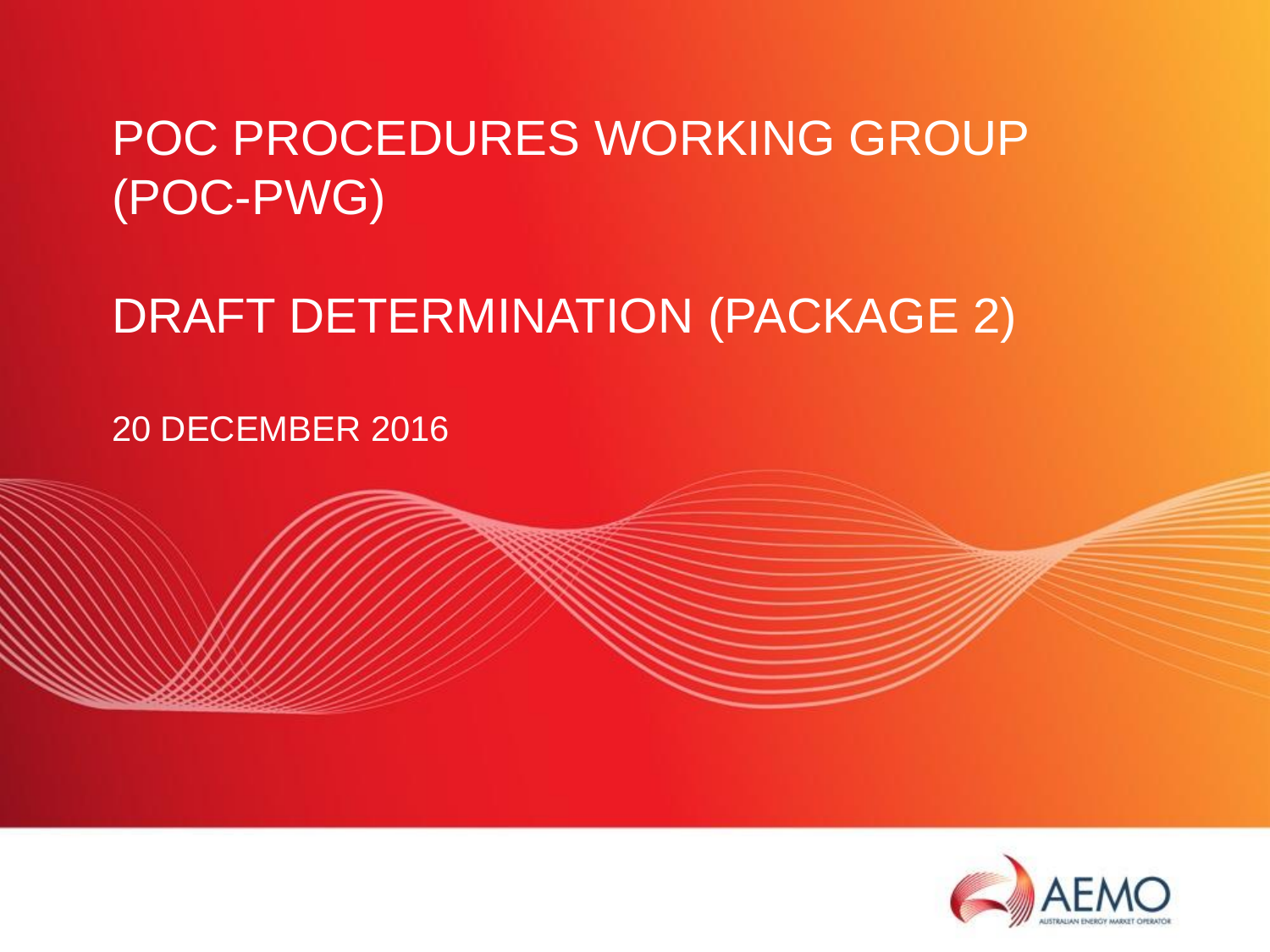# AGENDA

- 1. Introduction
- 2. Summary of Procedure Changes
- 3. Material Issues
- 4. Questions and Close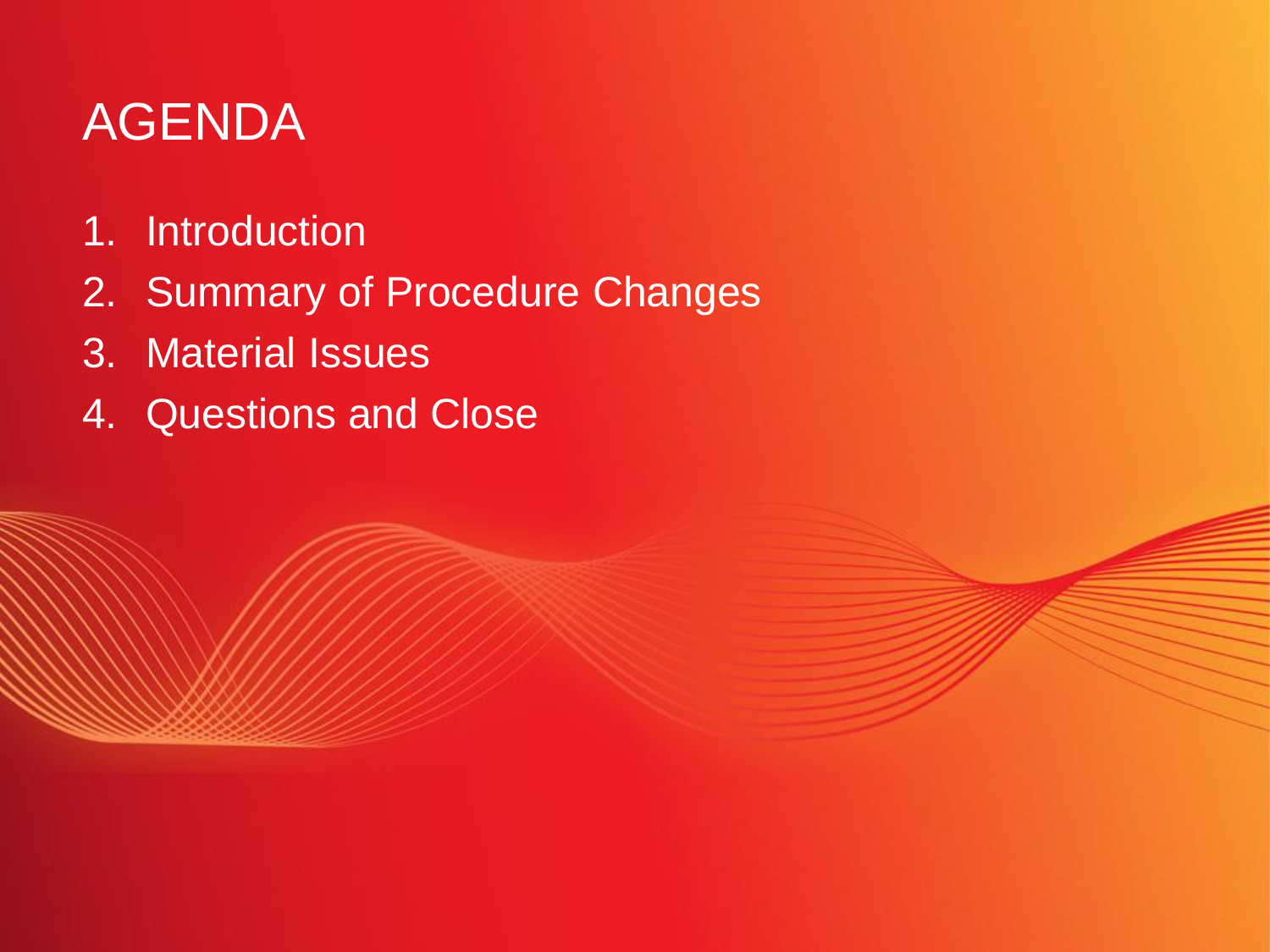

The purpose of this POC-PWG meeting is to:

- Inform industry on the material issues raised by participants in the first stage of consultation;
- Provide a summary of the changes made to the Procedures; and
- Assist industry participants in preparing their submissions for the second stage of consultation.

The scope for today's session is limited to the material covered under Package 2 consultation

AEMO will not be making any decisions at today's session

Participants are encouraged to raise any issues in their submissions, clearly explaining their views and any alternative drafting proposals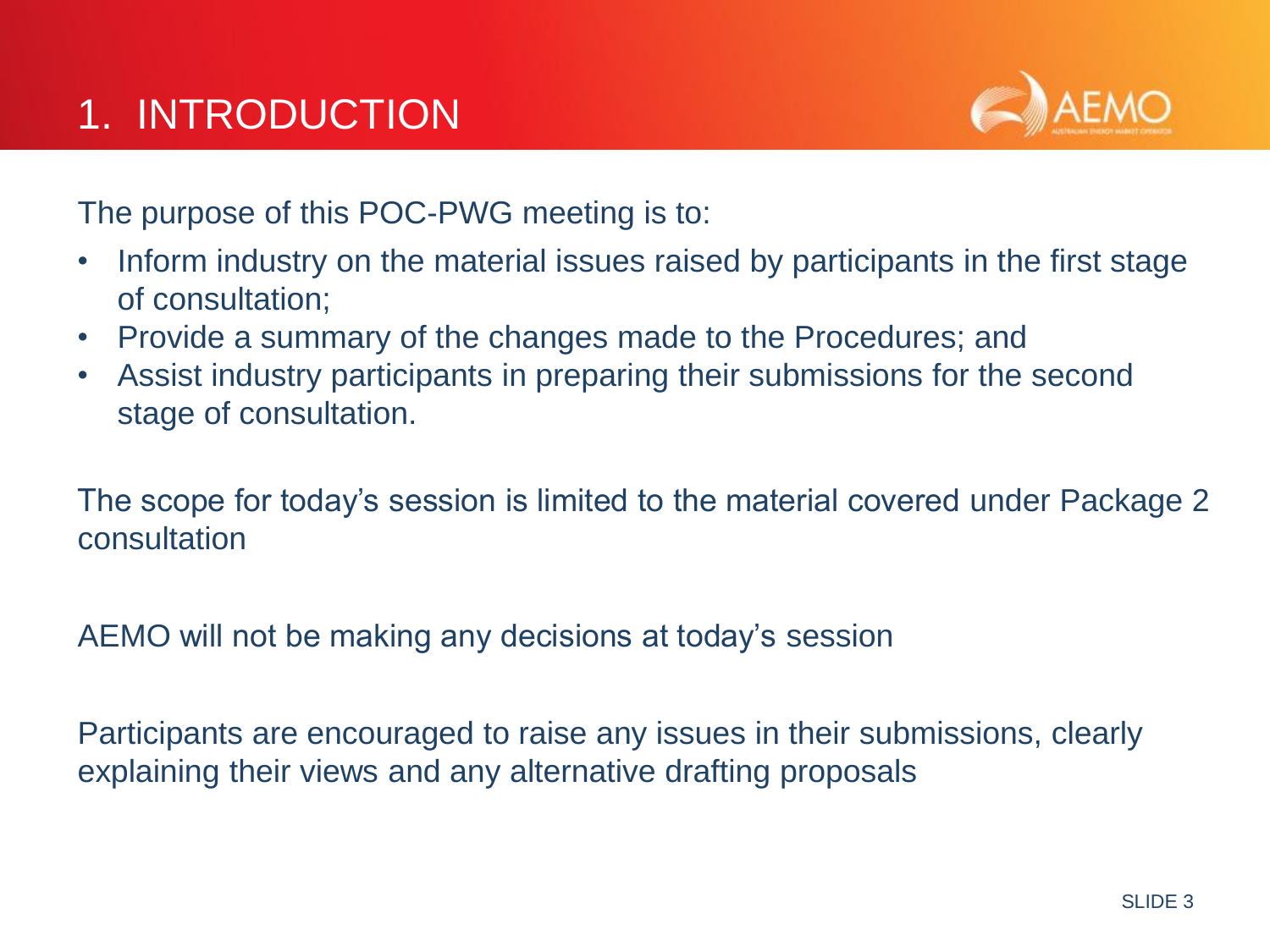## 1. INTRODUCTION



### **Draft Determination**

- **Key points** 
	- First stage of consultation concluded on 16 November 2016
	- AEMO received 26 submissions
	- AEMO responded to over 380 comments
	- 3 material issues were identified:
		- o Abolishment versus retention of embedded network Child NMIs
		- o Application fees for MP, MDP and ENM accreditations
		- o Breach Classification Framework
	- Formatting, grammar, clause numbering and the removal of any redundant provisions were not considered to be material issues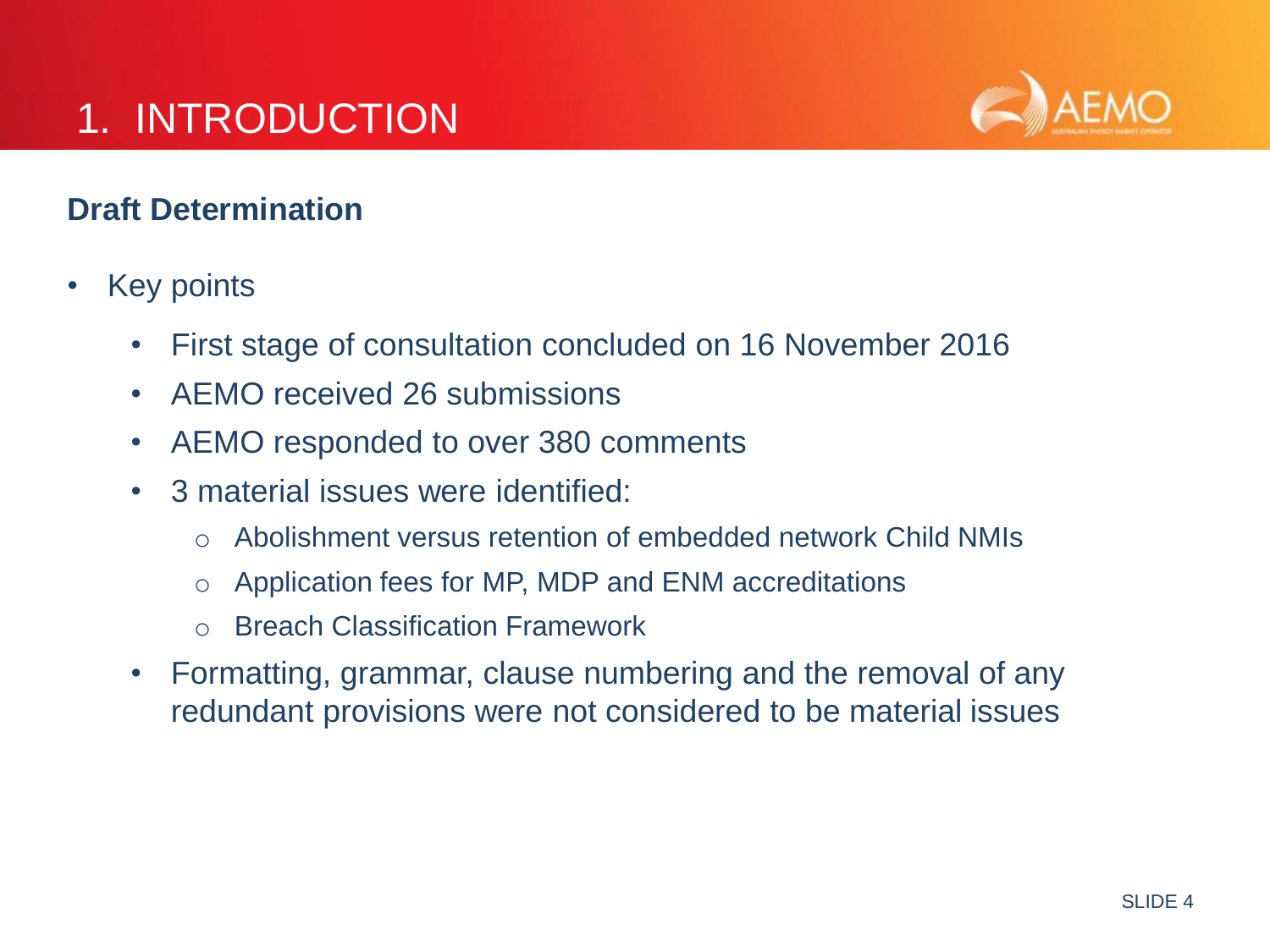### 2. PROCEDURE CHANGES



### **Qualification Procedure (MP, MDP, ENM)**

- Updated pre-reading material
- Additional information and clarification on:
	- o AEMO's initial assessment
	- o AEMO's process to review for completeness
	- o Queuing policy
	- o Deemed withdrawal of application
	- o Circumstances in which re-accreditation may be required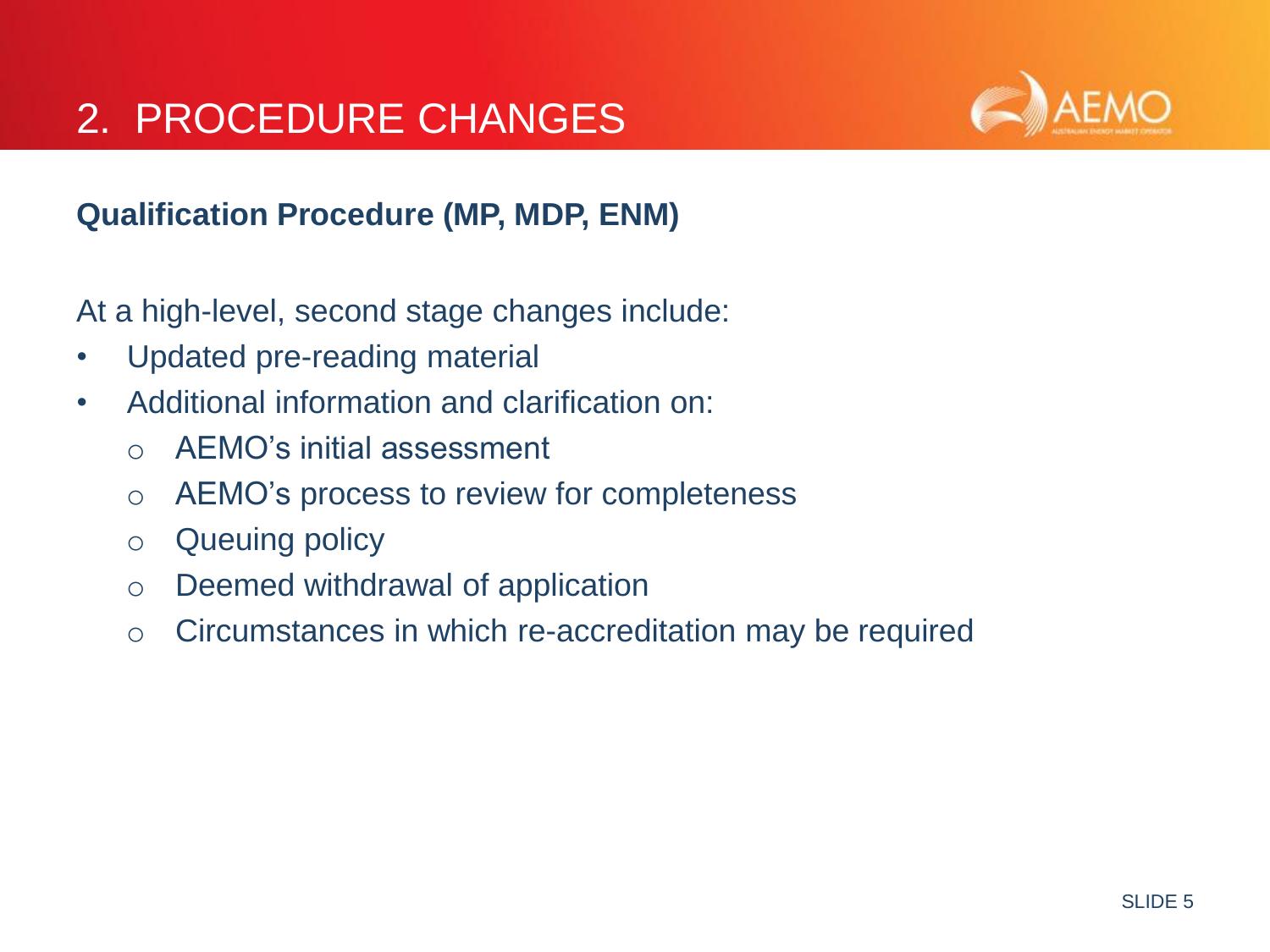

### **Default & Deregistration procedure (MP, MDP, ENM, MC)**

- Restructuring of section titled "Determination of Type of Breach" to clarify the "Default Process"
- Requirement for the remediation plan to include details about the communications and co-ordination with affected parties
- Additional considerations for AEMO's review of a party in breach: selfreporting and the extent to which another Participant or other person might have contributed to the Breach
- Replacement of references to "Non-Material Breach" with "Immaterial Breach and Significant Breach"
- Additional information for the voluntary de-registration of the MP, MDP & ENM
- Restructuring of Notice of Breach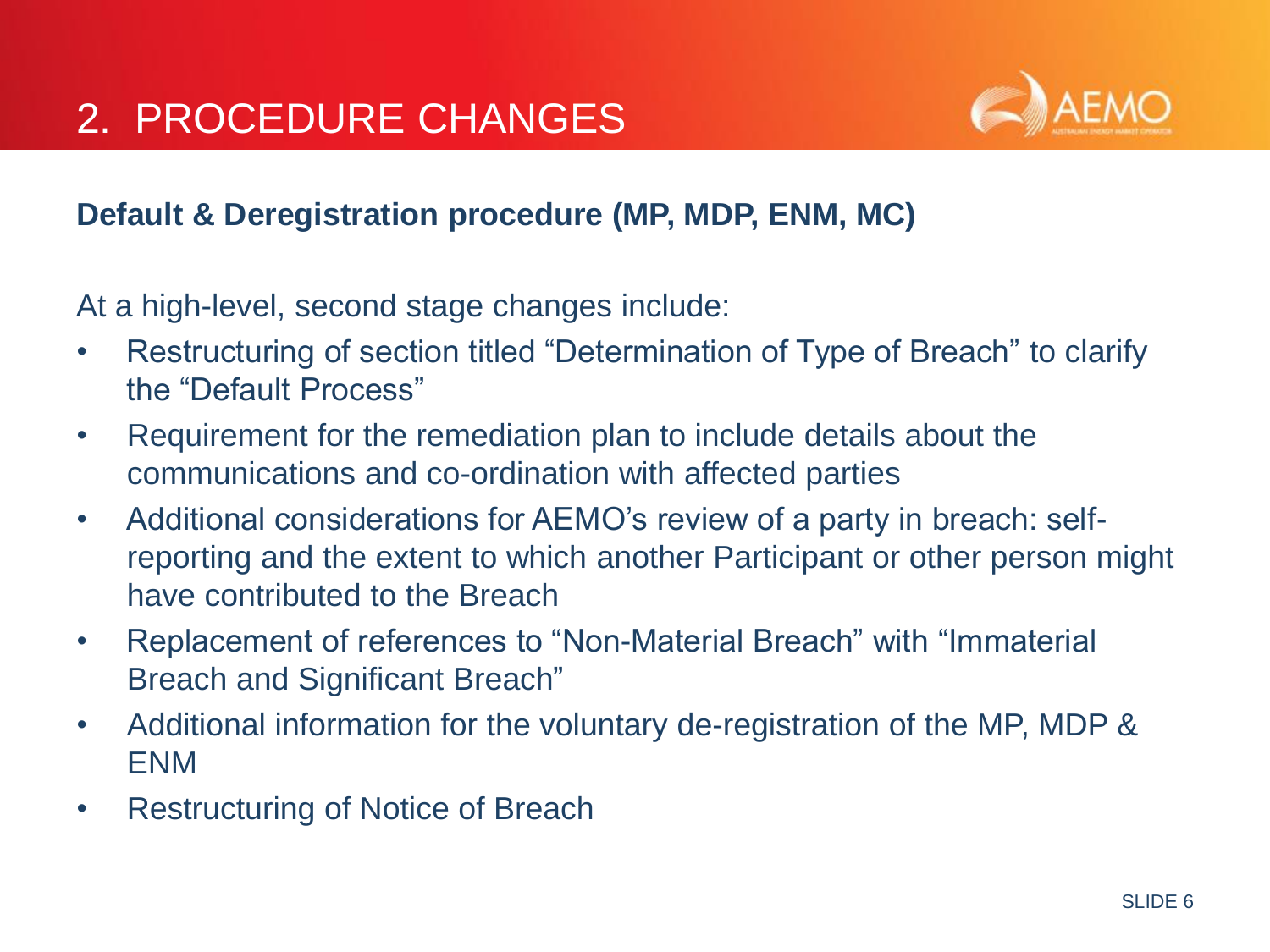

#### **Exemption Procedure – Metering Installation Malfunctions**

- Added requirement for the current MC to notify all affected participants of the grant of exemption or extension
- Added requirement for the current MC to keep AEMO and all affected participants informed of changes during the exemption period
- Added reason an exemption may end i.e. revocation of exemption by AEMO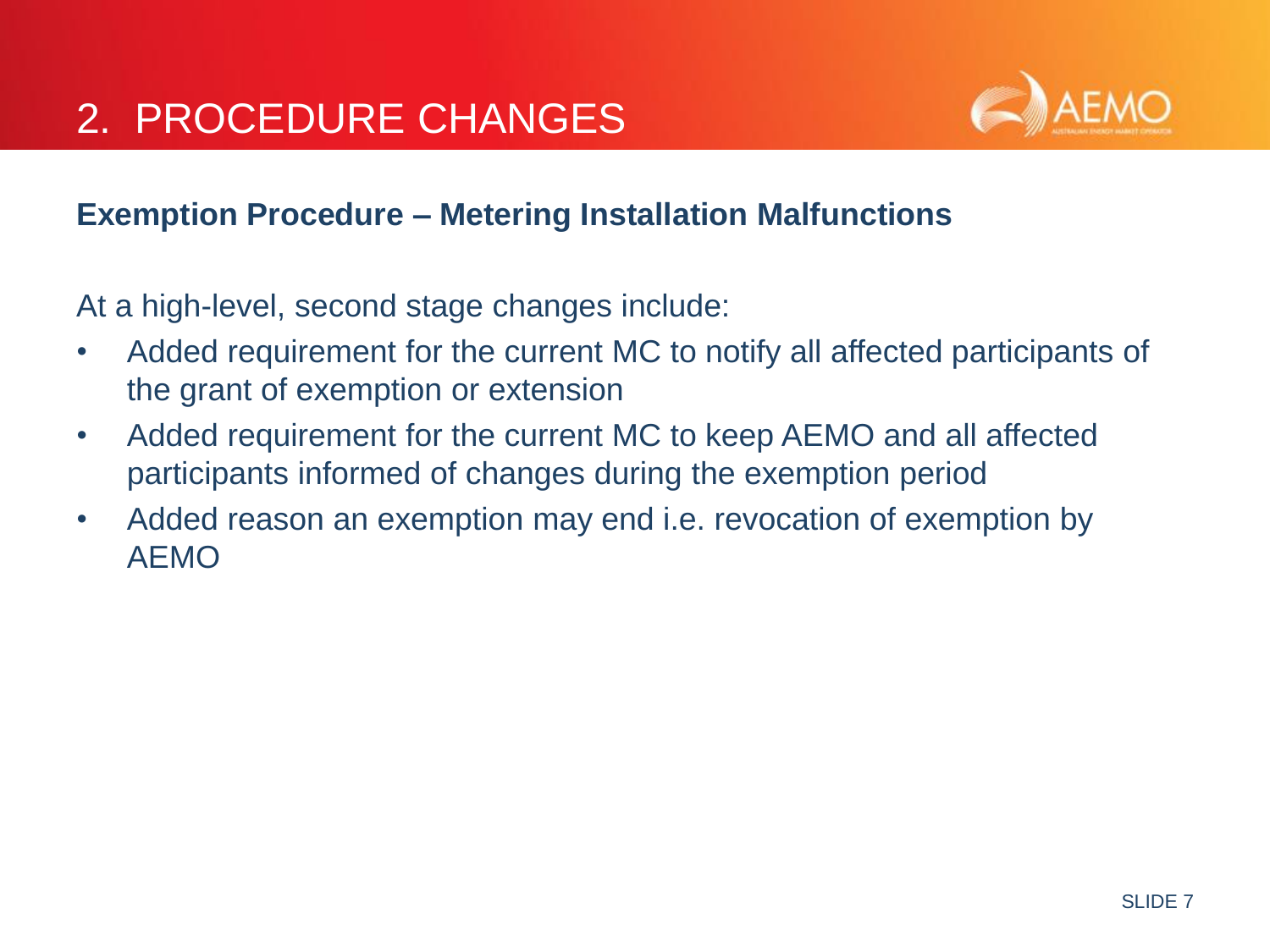### 2. PROCEDURE CHANGES



#### **Service Level Procedure (ENM)**

- Restructuring the Embedded Network Management Services
- Clarification that the use of the B2B e-Hub is not mandatory for the ENM's unless they are proposing to become a B2B Participant
- Clarification and more details to the Market Interface Functions which the ENM must perform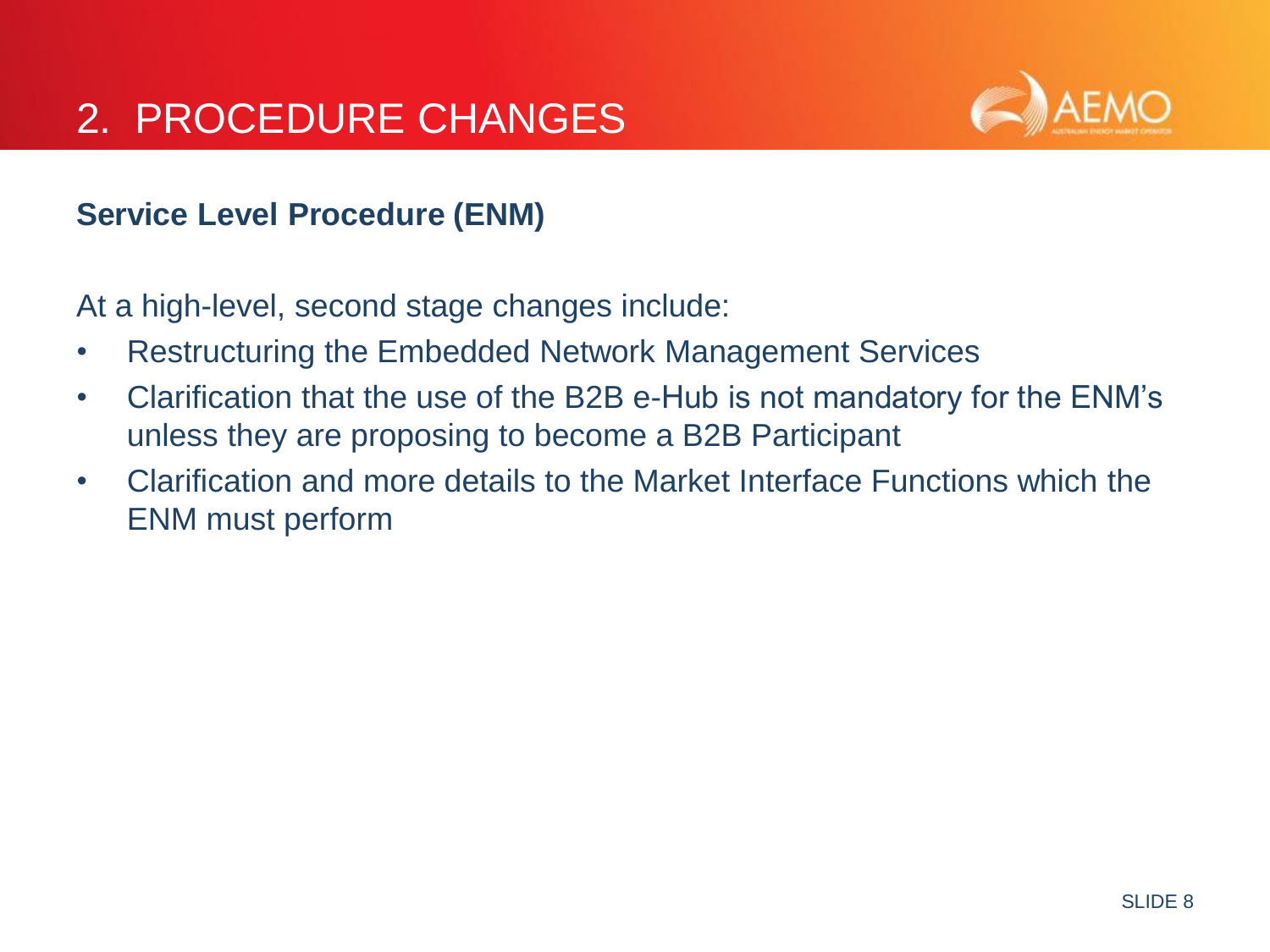

#### **MSATS NMI Procedure**

- Clarification on the process for the allocation and issue of NMIs
- Clarification on when NMIs should be numeric and when they can be alphanumeric
- Creating a hierarchy of rules, to clarify the conditions that require a NMI to be made extinct and those that do not allow for an extinction of the NMI
- Amendments to the procedure to include the movement of a metering installation from a LNSP's network to an embedded network and vice versa in the list of conditions that require the extinction of a NMI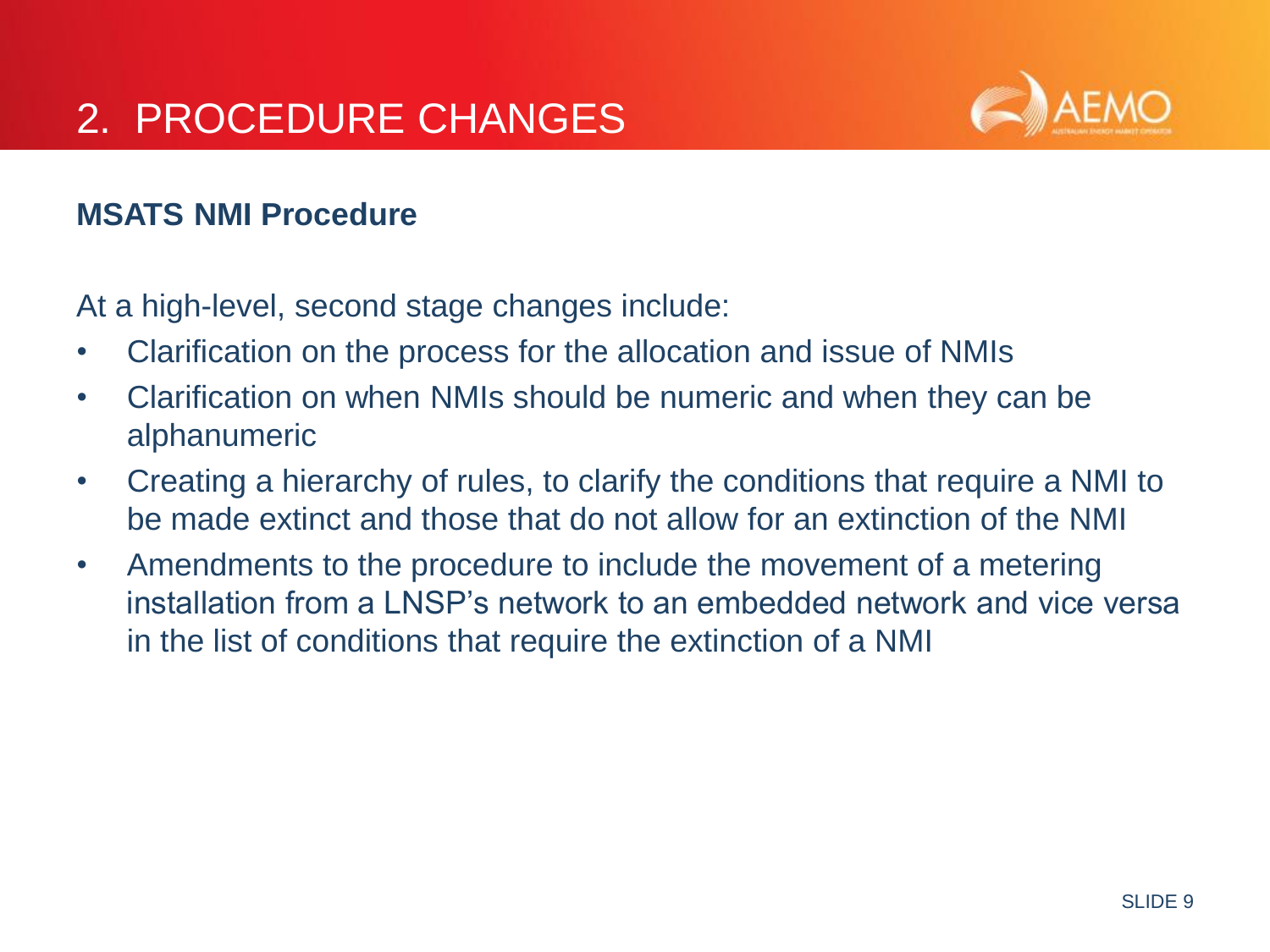

#### **Glossary and Framework**

- Clarification on the use of defined terms and abbreviations in the procedures and the glossary
- Expanding the list of Related AEMO Documents
- Relocating the MSATS Codes section to the end of section 2
- Amending the definition of "MDM Contributory Suffix" to be consistent with the suffix description contained in the MDFF Specification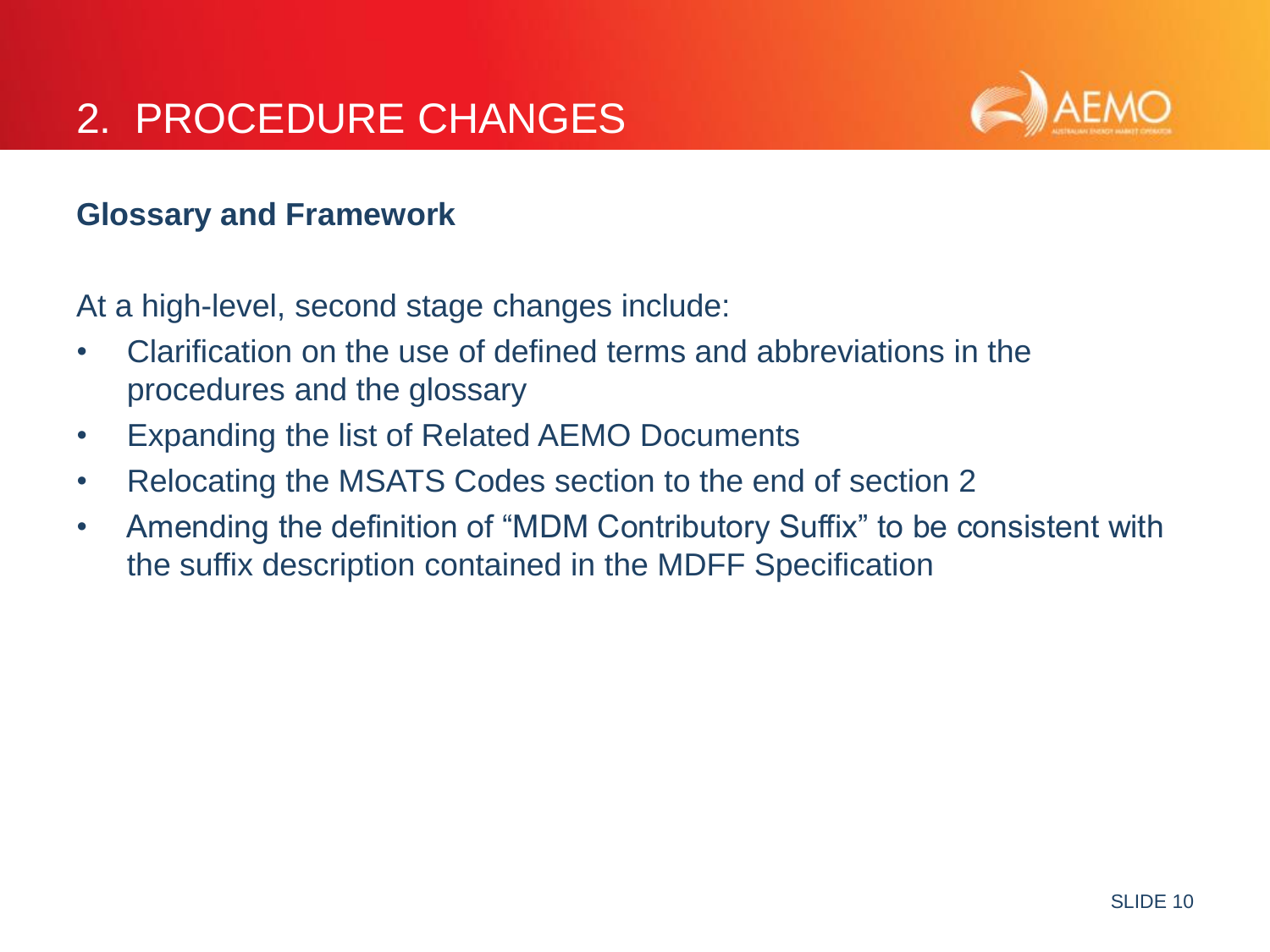

#### **Abolishment versus retention of Embedded Network Child NMI's**

- First stage consultation:
	- o In the draft MSATS NMI Procedure, AEMO favoured the retention of the NMI when moving between an LNSP's network and an embedded network
	- o The majority of submissions, across a range of participant roles, favoured the NMI being made extinct when moving between an LNSP's network and an embedded network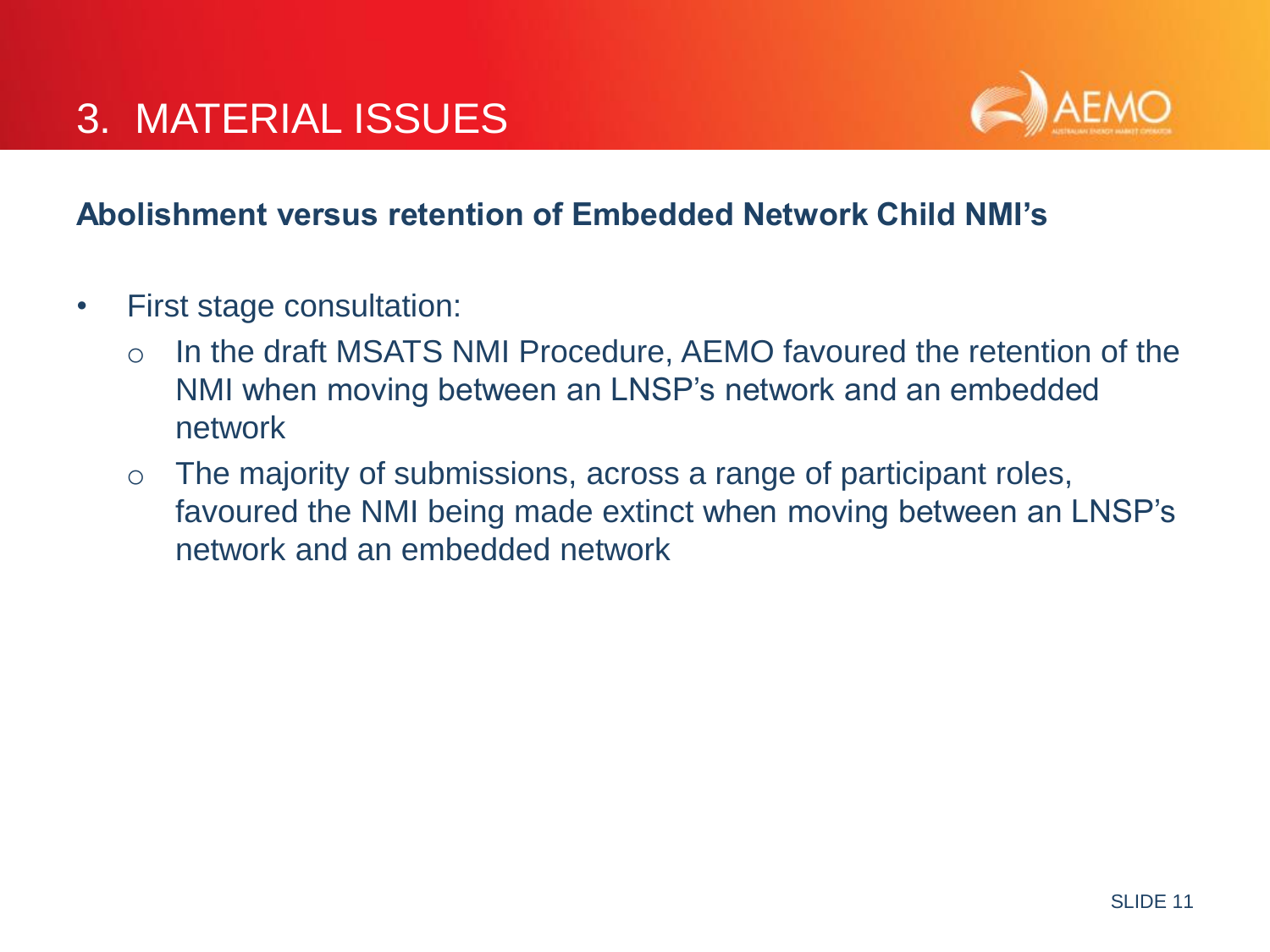

#### **Abolishment versus retention of Embedded Network Child NMI's (cont.)**

- Second stage consultation:
	- o AEMO has agreed to amend the procedure to include the movement of a metering installation from an LNSP's network to an embedded network and vice versa in the list of conditions that require the extinction of a NMI
	- o AEMO recognises that the potential risks and costs associated with the NMI abolishment option are most likely to reside with participants whose submissions unanimously supported NMI abolishment
	- o AEMO has identified no material risk to the management of AEMO obligations in the NER, as a result of choosing the NMI abolishment option
	- o In response to points raised in submissions on the structure of the NMI rules section of the MSATS NMI procedure, AEMO has amended the draft procedure to create a hierarchy of rules, to clarify the conditions that require a NMI to be made extinct and those that do not allow for an extinction of the NMI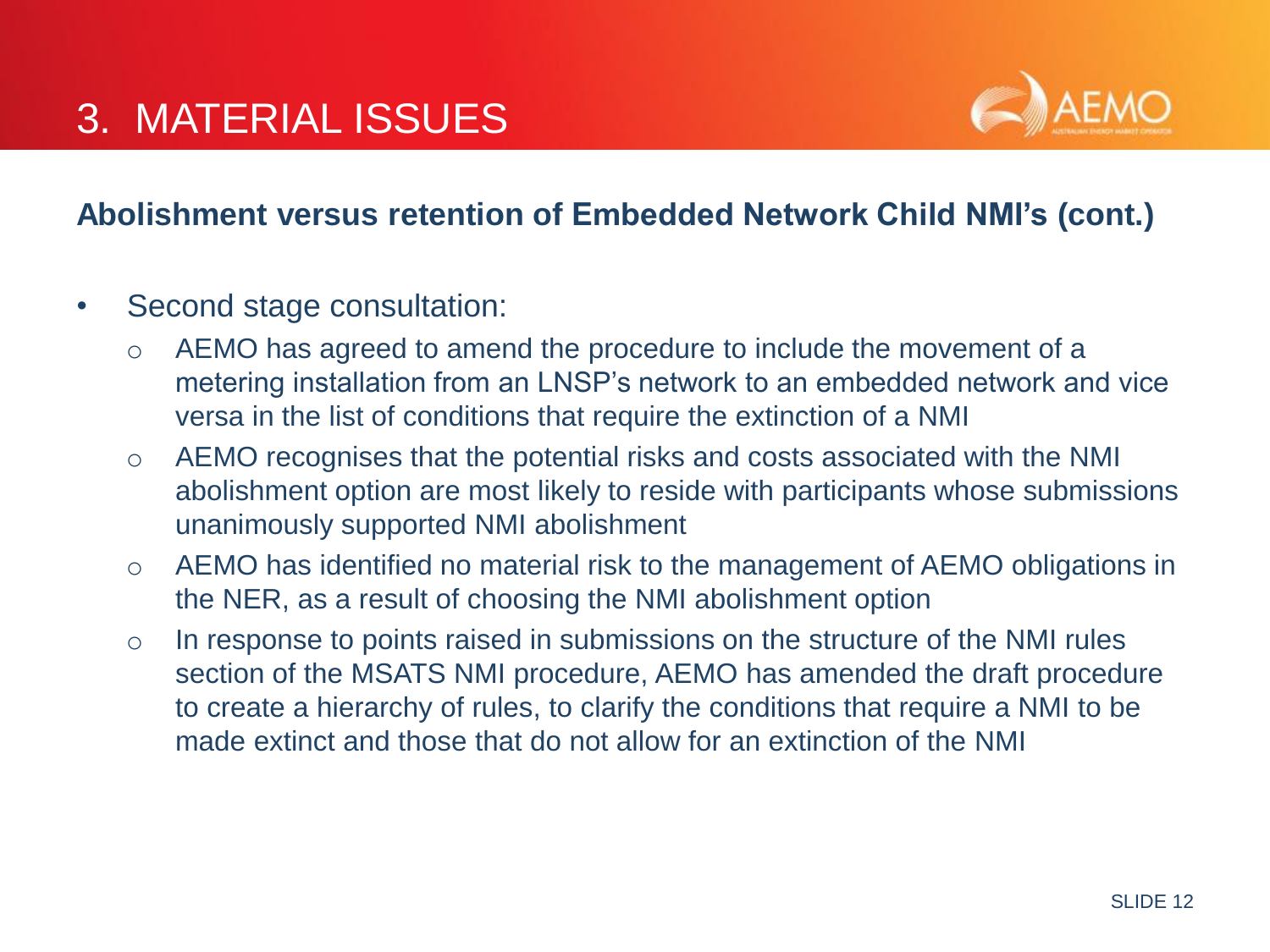

#### **Abolishment versus retention of Embedded Network Child NMI's (cont.)**

As a result of the NMI abolishment when moving between LNSP network and embedded network, consequential changes to other procedures will need to be considered and might be accommodated in the Package 3 documents release. This is likely to include:

#### • **MSATS CATS and WIGS procedures:**

- o Potential removal of CRs related to 'Make the NMI a child NMI'; and
- o Review the NMI status code or other identifier to be applied by the LNSP and ENM when making a NMI extinct as a result of a move to or from an embedded network (such as applying a NMI Status Code of "T" for transfer to an embedded network)

#### • **Meter Data Provision Procedures (MDPPs):**

o As the MDPPs were predicated on the current requirements to retain a NMI upon change of LNSPs, AEMO will need to consider whether changes to the MDPPs are required to ensure that the proposed extinction of the NMI for embedded networks in the draft procedure does not materially disadvantage customers who wish to obtain their metering data for a period of time which includes their transition to or from an embedded network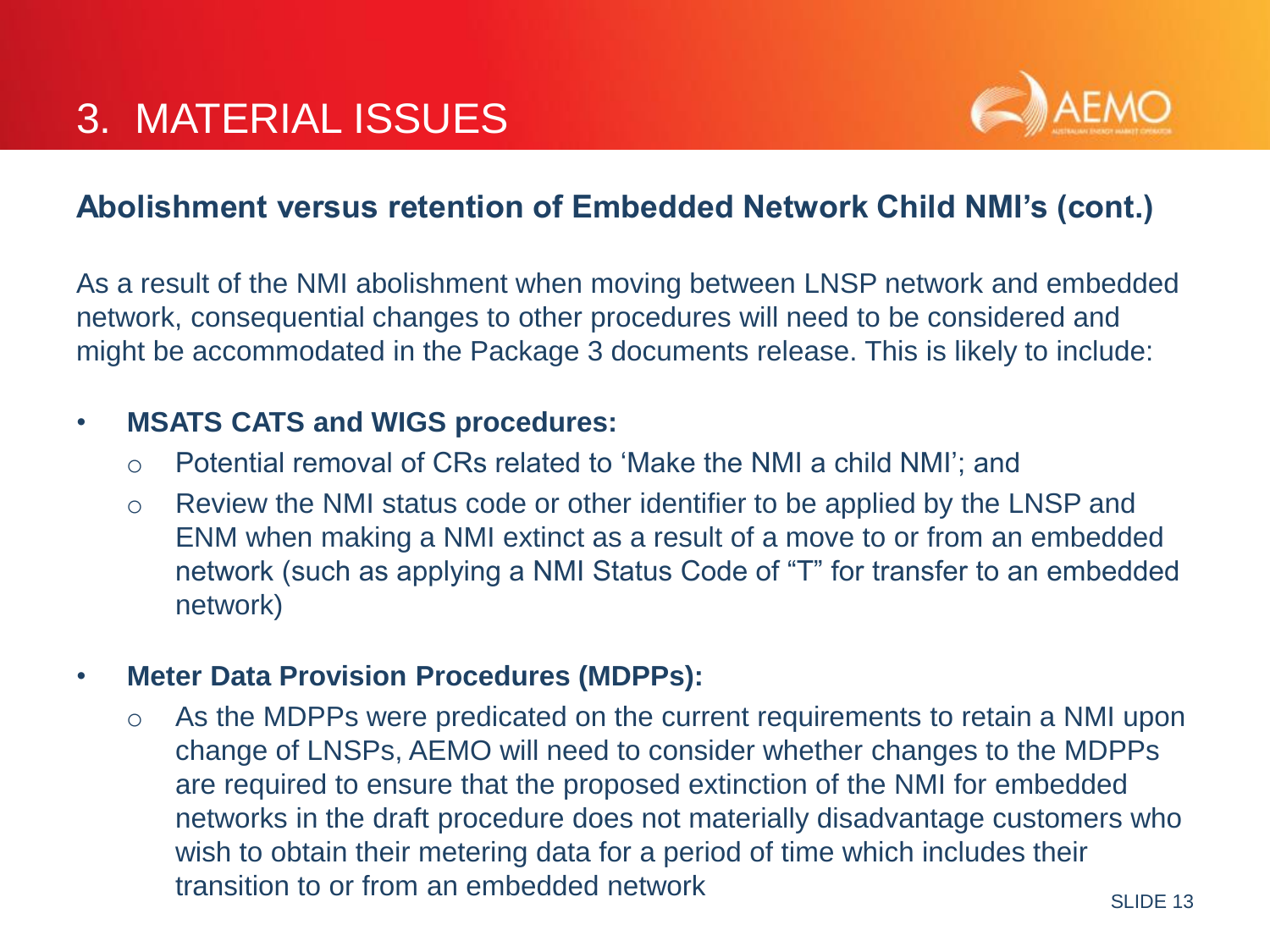

### **Application fees for MP, MDP and ENM accreditations**

First stage consultation:

- In the Default and Deregistration Procedure, AEMO proposed to introduce an application fee for MP, MDP and ENM applications for accreditation & reaccreditation
- Participants were generally supportive of the proposal
- Some participants expressed concerns relating to:
	- o Difficulties in aligning participant's internal business processes
		- $\triangleright$  e.g. raising a purchase order
	- o Lack of a fixed cost arrangement
		- $\triangleright$  e.g. a median cost was proposed
	- o Potential barrier to entry
		- $\triangleright$  e.g. fees may be too high for an ENM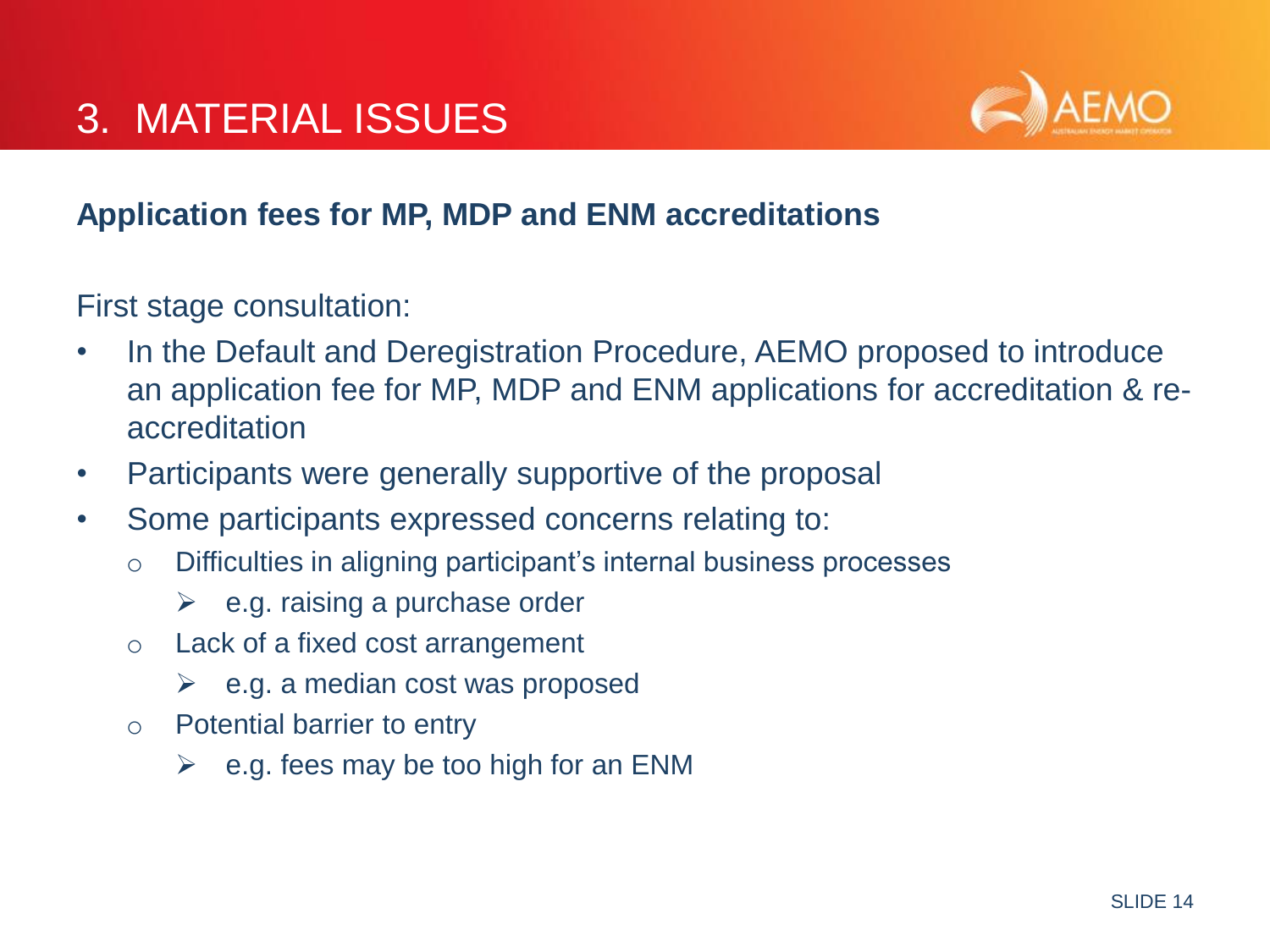

### **Application fees for MP, MDP and ENM accreditations (cont.)**

Second stage consultation:

- AEMO has clarified that the initial deposit is non-fundable and proposes the structure of the application fee be as initially drafted
- AEMO considers that:
	- o the proposed deposit is modest and the fees are reflective of the work involved
	- o the costs of processing an application for accreditation cannot be determined on the basis of whether potential applicants can easily recover the costs of the application
	- o application fees are charged for the performance of a statutory function on an 'as-incurred' basis, not a commercial transaction
	- $\circ$  the mechanism of charging on an hourly basis for actual time spent is transparent, whereas a fixed fee would be not transparent
	- o a fixed charge based on the median time spent on applications is not appropriate as it benefits those who take up most of AEMO's time, which is inherently unfair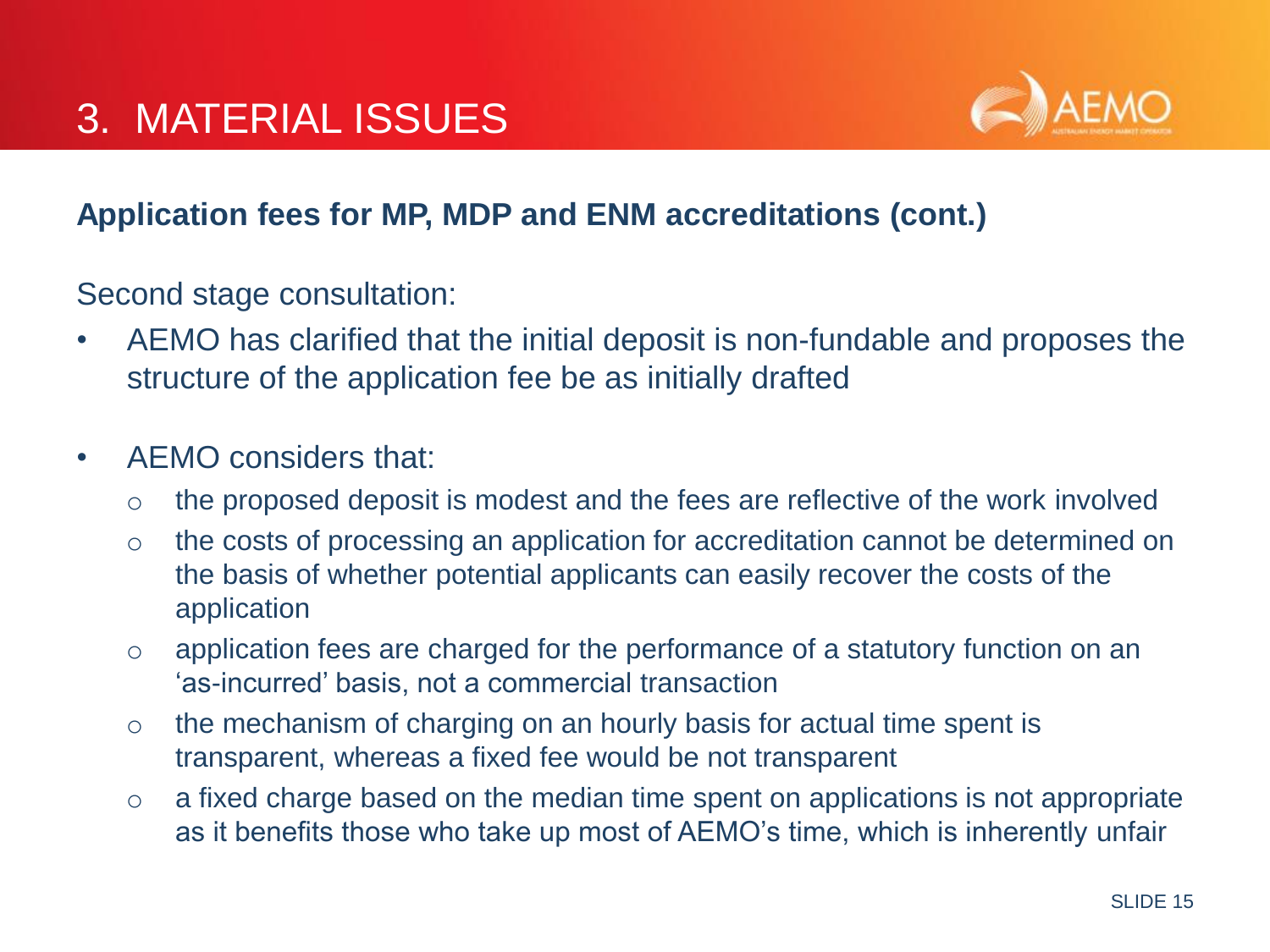

#### **Breach Classification Framework**

First stage consultation:

- In the Default & De-registration procedure, AEMO proposed a qualitative approach to defining the types of Breach
- All types of Breach share a common characteristic in that they are founded on whether there is any material adverse effect on either of the following two items:
	- o AEMO's ability to perform its functions or comply with its obligations; and
	- o Participants' ability to perform their services, conduct their business operations, or fulfil their regulatory obligations
- A number of submissions were made on the need for industry to understand how AEMO will determine the materiality of a Breach
- Participants proposed some type of matrix, similar to a risk matrix, which could provide industry with a degree of certainty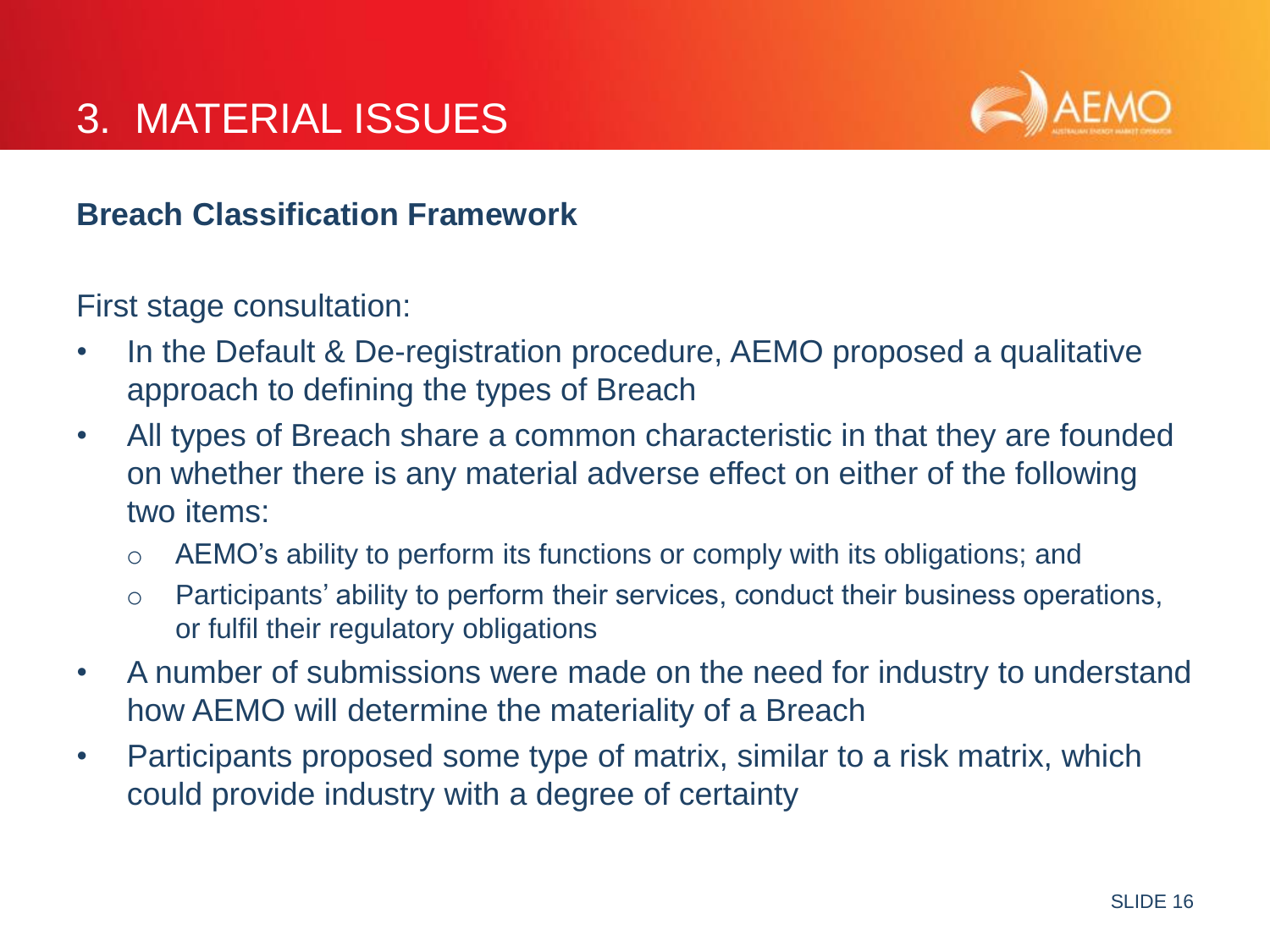

#### **Breach Classification Framework (cont.)**

Second stage consultation:

• The framework initially proposed provides sufficient flexibility for AEMO to address Breaches on a case-by-case basis and by taking into account prior Breaches, regardless of whether they arise under similar circumstances

#### • AEMO considers that:

- $\circ$  It would be impractical to include a matrix or the type of metrics proposed in the submissions
- o Predictability from having a matrix would provide an opportunity to game the process and minimise the circumstances in which a Breach could be considered to be one type, as opposed to another
- o The impact on AEMO or other participants has to be material and adverse for it to be considered relevant and its presence or absence determinative of the type of **Breach**
- $\circ$  AEMO will be working with its auditors to ensure that the requirements of this procedure are factored into their reviews